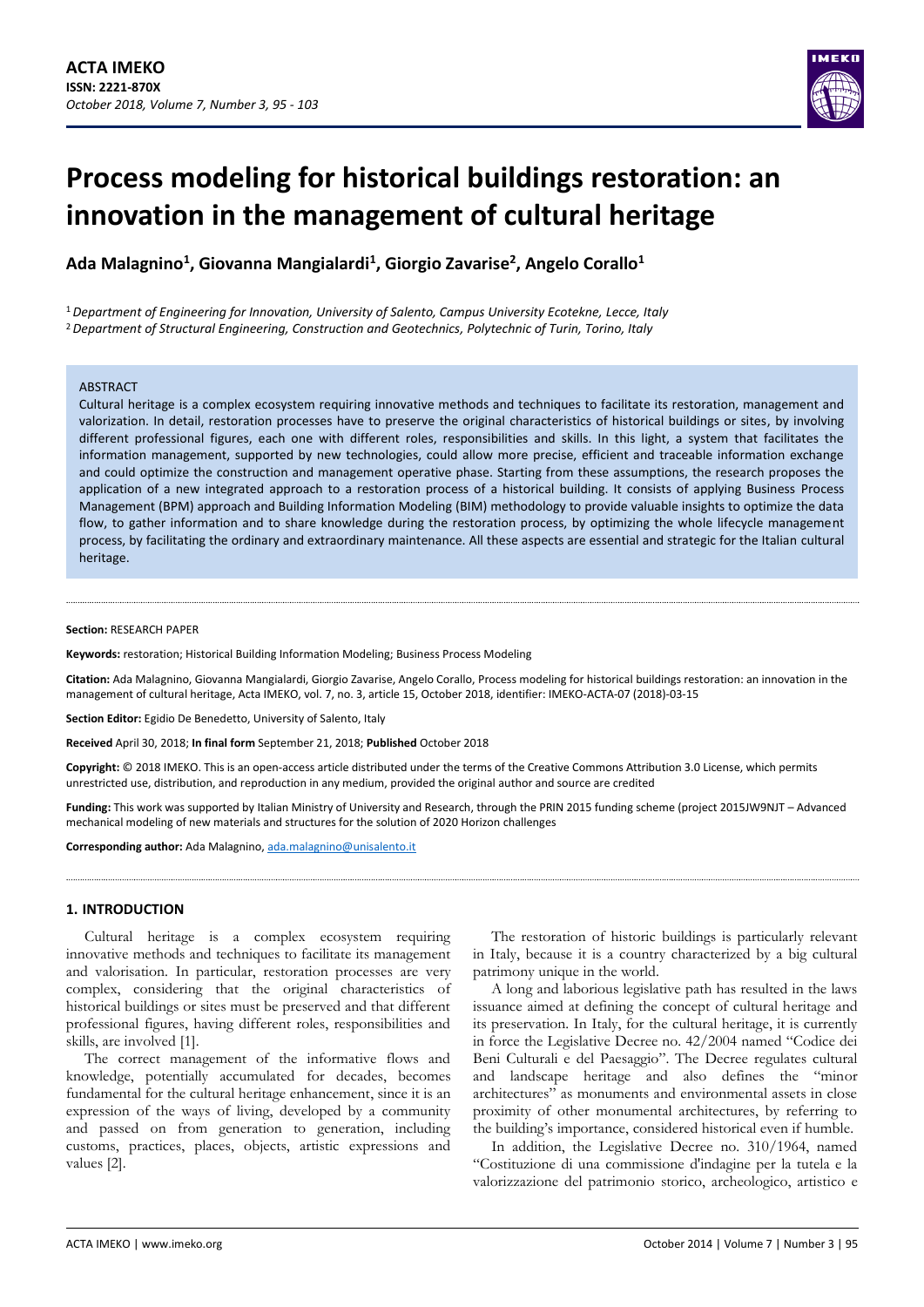del paesaggio", identifies the historical town centres as a new class, defining them as "urban settlements that constitute cultural unity or the original and authentic settlements part".

The building cultural interest is not equivalent to the historical-artistic high value. For this reason, not all the historical buildings are bound by law [3].

The cultural heritage context is quite varied and complex. It involves, in fact, different actors and different procedural processes in relation to the kind of intervention and to the kind of historical building.

Another structural characteristic is that cultural and historical heritage is exposed to a continuing degradation risk. Degradation process may be aggravated and accelerated by environmental conditions or catastrophic events and by the lack of adequate forms of continuous monitoring and maintenance.

In Italy, these continuous care practices of cultural assets and the good practices diffusion among institutions have been neglected by owners and property managers, as the following pictures show (figure 1,2,3). The lack of maintenance operations not only implies the aesthetic degradation of materials and buildings, but also the structural and functional characteristics loss. Therefore, when a catastrophic event occurs, such as an earthquake, the probability of the structural and non-structural elements collapse is much higher.



Figure 1. Historical buildings in Piazza Garaffello, Palermo (PA), Italy. (Source: https://commons.wikimedia.org/wiki/File:Piazza\_Garraffello\_- \_panoramio.jpg)



Figure 2. Pompei Archeological site (NA), Italy. (Source: https://culture.globalist.it/arti/2017/10/12/come-cambiano-isaperi-e-la-cultura-grazie-alla-rete-2013000.html)



Figure 3. Guglielmo Marconi's telegraphic radio station, Coltano (PI), Italy. (Source: http://www.5avi.net/2018/01/18/la-palazzina-marconi-coltanoriflessione-sulla-tutela/)

The adoption of maintenance and conservation dynamic plans (like a building dossier) can give a response to the sector development need. These plans would provide cognitive, conservative and economic benefits for a better management of cultural heritage, including preventive and predictive maintenance.

The new non-invasive technologies for surveys or the new methodologies of remote representation, more developed in other sectors, represent a potential to support such management. Examples are low-cost sensors from the Internet of Things, widespread in the automotive and aerospace sectors, and Digital Twins [4]. The need for new scenarios in the cultural heritage field is suggested by the awareness that maintenance should not be considered as a set of activities linked to a catastrophic event, but it should be considered as a set of complex and continuous activities that includes observation, evaluation, registration, programmed conservation and requires specialist skills during the building lifecycle.

As regards built heritage, historic buildings and monuments, the maintenance activities have always been considered as the prevailing mode of intervention on the existing city, starting from the restoration debate at the end of the nineteenth century, as well as various international Restoration Charters (Charter of Athens 1931, Italian Restoration Charter 1932, Charter of Venice 1964, etc.) [5].

The Legislative Decree no. 42/2004, mentioned above, is the main legislative reference of the sector and includes the following maintenance definition (Art. 29, paragraph 3): "complex of activities and interventions for the control of the cultural heritage and the maintenance of integrity, functional efficiency and the identity of the good and its parts". This definition underlines the idea that also maintenance is based on collection and management of information produced during the activities and the interventions.

Technological innovation, and especially process innovation (new management and prevention approaches), could allow to reduce, delay and, in particular, prevent degradation and, at the same time, reduce the maintenance and restoration costs. Process management could represent the first step to innovation in this field, generally slow to change, to redefine the govern modality for the cultural heritage.

In this light, a methodology that facilitates the information management, supported by new technologies in the Internet of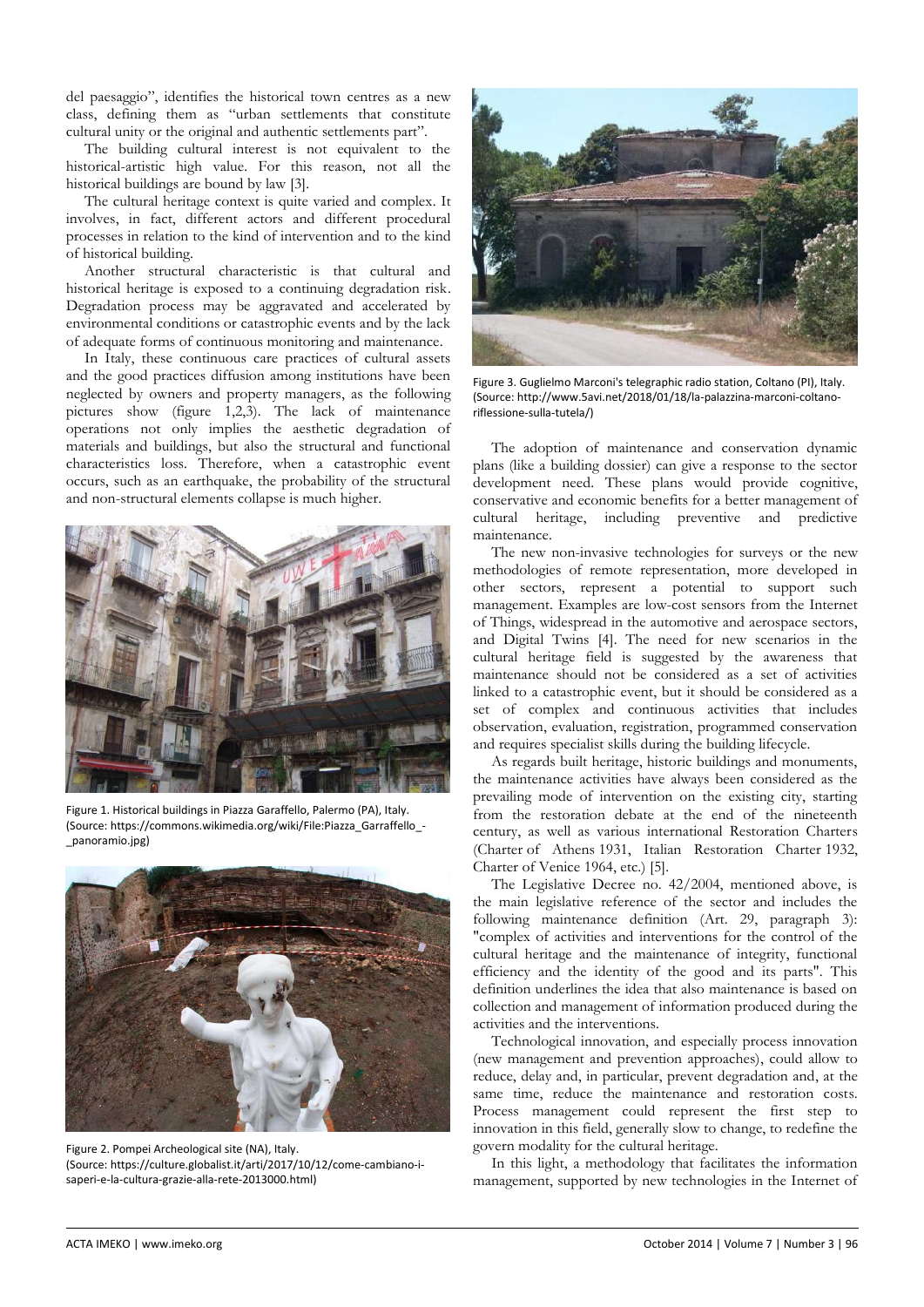Things and Industry 4.0 era, could allow more precise and traceable information exchange, by optimizing the building management.

This paradigm shift could represent the key for processes innovation of the cultural heritage, such as restoration, management and enhancement, by adopting theories and practices usually applied to other fields, such as Business Process Management (BPM) discipline, that manages processes to improve business performance outcomes and operation agility.

The data digitalization, whose proper utilization strongly depends on their analysis and interpretation, could optimize knowledge management and sharing among the management and sharing among the multidisciplinary team, according to the Building Information Modeling (BIM) approach, which aims to manage the whole building lifecycle in a common data environment, based on a three-dimensional informative and parametric model.

A common data environment is a kind of online platform for collecting, managing and sharing (historical) building information through different people and process phases. For example, it facilitates the information exchange from the restoration phase to the management phase, where even the stakeholders involved are different.

In detail, BPM technique enables the processes modelling and the identification of roles and relationships among different stakeholders and among different types of documentation, while BIM methodology enables a collaborative common environment, where a 3D virtual model is the building data container.

Starting from these assumptions, this research proposes the application of a new integrated approach to a restoration process of a historical building. It consists in applying BPM approach and BIM methodology to provide valuable insights to optimize the data flow, gather information and share knowledge during the restoration process through lifecycle management.

The paper is divided into six Sections, including the introduction. Section 2 presents a brief review of the BIM, BPM, BPMN theoretical background and a review of the application of these approaches on cultural heritage process management. Section 3 introduces the research settings and the methodology. Section 4 presents the application of BPM approach and BIM methodologies for the optimization of the restoration process. Section 5 discusses findings, and finally, Section 6 concludes the paper and identifies challenges and future developments.

## **2. BIM AND BPM APPROACH: A BRIEF STATE OF THE ART**

The new methodologies and technologies, together with theories and practices usually applied to a limited phase of the process or in other fields, can be the key for cultural heritage process innovation.

## **2.1. Building Information Modeling (BIM)**

The Building Information Modeling, defined as a process related to the creation and use of digital models for design, construction and operations of projects [6] has changed the paradigm of construction industry as regards not only technological aspects (software and design tools), but also the approach by users and stakeholders that are becoming more closer to the concept of standardization [7]. As the BIM model is a "shared information repository for collaboration throughout the facility's lifecycle" [8], it allows all design team members (owners, architects, engineers, contractors, suppliers, etc.) to collaborate more efficiently than using traditional processes [9]. Recently, the Building Lifecycle Management (BLM) [10] [11] is emerging as a new methodology, aiming at improving information sharing among all the phases of the building process, by providing an integrated IT environment to manage the whole building lifecycle [12].

Even if BIM/BLM has been usually adopted by the scientific community for the design and lifecycle management of buildings, some researchers have focused their studies on the value of BIM in the management and documentation of cultural heritage monuments [13]. According to Maddigan [14], the following benefits could be obtained by a 3D BIM environment:

- remote reviewing of the building;
- possibility to study the new structures in the environmental context;
- having surveys from different periods of time;
- better structures analysis thanks to images that give information about texture, massing and form;
- estimation of restorations and adaptations costs and effects before construction operations start;
- better comprehension of the building.

So, BIM methodology gives a further contribution in order to improve the sustainable valorization of the cultural heritage.

Historic Building Information Modeling (HBIM) is a solution that allows to create parametric objects from the analysis of historic data to represent architectural elements. The design of these parametric objects is based on architectural manuscripts ranging from Vitruvius to Palladio to the architectural pattern books of the 18th century. The virtual architectural elements contain information about their methods of construction and the materials used. Through a semi-automatic method, using a platform for the management of different software applications, the 3D historic building information model is realized by mapping the parametric objects onto the point cloud and image survey data [15]. "Very little work has been done in relation to modeling historic buildings and also generating BIM models from laser scan survey data" [16]. However, thanks to the diffusion of laser scanning and photogrammetry for recording cultural heritage sites and to the evolution of digital information systems, the HBIM approach is becoming a topic of great interest.

## **2.2. Business Process Management (BPM) and BPMN**

The main challenge of process management in a new field, like the management of cultural heritage, is the knowledge creation. "This is widely viewed as a creative, 'black box' activity that is difficult to manage as a process but not impossible. Perhaps there are circumstances in which knowledge creation is totally unstructured, unmeasured, and unrepeatable – but in most situations, progress can still be made in this direction. One common approach to knowledge creation processes is simply to decompose them into several pieces or stages" [17].

Therefore, the Business Process Management (BPM) discipline is useful to reach the research aim, because it manages processes to improve business performance outcomes and operation agility in the manufacturing sector.

The European Association of BPM (EABPM) gives the following definition in its reference work, BPM Common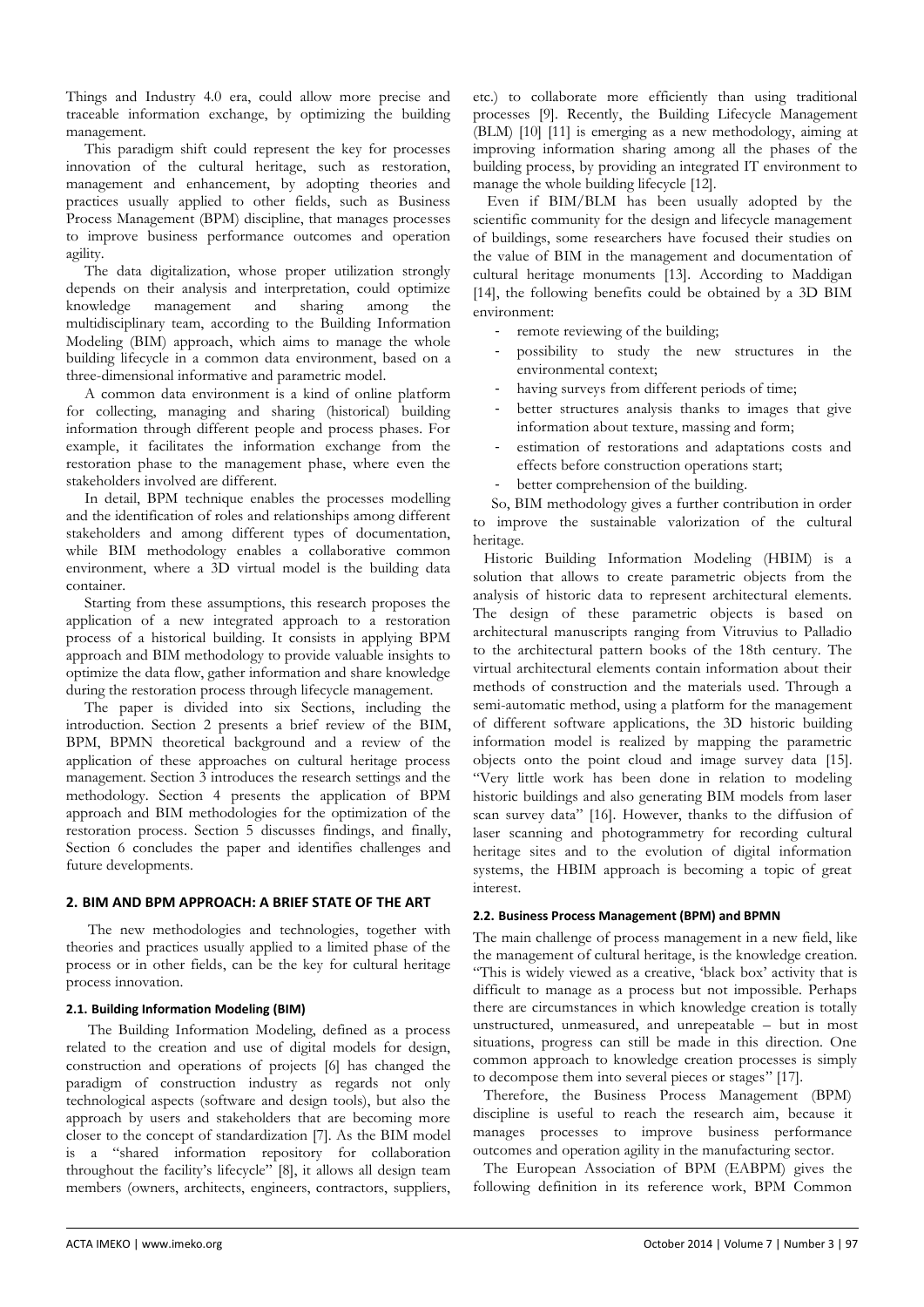Body of Knowledge: "Business Process Management is a systematic approach for capturing, designing, executing, documenting, measuring, monitoring, and controlling both automated and non-automated processes to meet the objectives and business strategies of a company" [18].

In addition to that, the approach creates and delivers value by linking together people, information flows, documents, changes, systems and other assets.

"Because BPM is dependent on the Internet and various Internet protocols, there have been a variety of efforts to generate software standards that would support BPM development. As part of process modelling techniques, first attempts towards standardization have emerged, and the most prominent candidate for such a process modelling standard is the Business Process Modeling Notation (BPMN)" [17].

The Business Process Model and Notation is an international and standard common language, bridging the communication gap that occurs between business process design and implementation, which has been maintained by the Object Management Group (OMG) <sup>1</sup> .

The notation allows hierarchical structuring of the process, distributing information for describing a process among several levels and several actors, from the general process flow of the highest level of the hierarchy to the process details on the lowest one [17].

The BPMN provides a detailed top-down description of a business process model, along with information flows between activities. The model is described by graphical notations in a Business Process Diagram (BPD) [19]. BPMN was developed to help businesses to understand their external and internal procedures, so that decision makers see their processes globally, and to communicate these procedures according to the specific standard [20] [21].

The application of the BPM approach for modelling in BPMN language the restoration process is an innovative way to map the current methodology and consequently optimizing them with BIM innovation.

#### **2.3. Systematic Literature Review about BIM and BPM application to the cultural heritage processes management**

To pursue the main goals of the research, namely the modeling of a cultural heritage restoration process using BPMN language and BIM methodology, a research among literature works has been carried out through a systematic literature review.

A set of keywords, related to the simultaneous application of BIM and BPM methods in the construction sector, were chosen and then used to search papers in Web of Science and Scopus bibliographic databases.

Very few papers that correlate BIM and BPM or BPMN were found and no one about the application of BPM/BPMN to HBIM processes.

Therefore, found papers refer to the application of BPMN and BIM to different topics related to the construction industry. For instance, they deal with the development of a Process Mapping Procedure for planning BIM implementation on a

project [21], the development and validation of a holistic energy performance evaluation framework [22], the investigation of the requirements for BIM governance and the development of specifications for a cloud-based governance platform [23], the analysis of work process and information exchange in construction projects by focusing on the project owner [24], the definition of a Building Materials Reuse Workflow [25], the encoding of regulatory knowledge related to fire safety into a computable representation [26].

Whilst analyzed papers integrated BIM and BPM concepts for different purposes, they all agreed that mapping processes by BPMN improve the information exchange among stakeholders [24], describes business processes in detail [25] and supports transition to BIM implementation [22].

The literature review about the simultaneous application of BIM and BPM approaches to the construction sector has revealed that cultural heritage processes are not managed by BPM techniques. Furthermore, there is no integration between BIM and BPM approaches in this field.

Considering the literature review results, it would be useful to apply BPMN to HBIM process in order to point out critical points of traditional processes and to underline strengths and weaknesses of the same processes in a BIM environment. Mapping a HBIM process using BPM method results to be strategic and acquires relevance considering that very little has been done in this field.

## **3. RESEARCH METHOD**

The research activities goals have been focused on the understanding of the processes through observation in the natural settings of the analyzed subject, according to qualitative research methods [27]. Data collected have been then studied in depth, in order to propose a methodology for construction sector processes analysis, which integrates knowledge from different research fields. The target of the research work has been, in particular, the restoration process of a historical building.

The present work research method includes the main qualitative characteristics reported by Creswell. More specifically, the authors have chosen a case study qualitative approach [28].

Among the multiple forms of data that a qualitative researcher can gather [29], authors have selected interviews and document analysis as sources of information. In addition to that, to ensure natural settings, data are collected at the site where participants face the issues that researchers are studying. In particular, the Italian context has been considered and engineers and architects that work in the Italian regulatory framework have been interviewed.

The researcher has a key role in data collection, management and analysis. He/she gives his/her own interpretation to data, and this often means a lack of transferability, reliability, and objectivity. To explore different perspective of the topic, authors have used investigator triangulation and data triangulation [30].

Inductive and deductive approaches have both played an important role in the data analysis [28]. Firstly, data have been organized into categories and unit of information and, secondly, HBIM principles have been included in the specific case study to be processed.

 $\overline{a}$ 

<sup>1</sup> https://www.omg.org/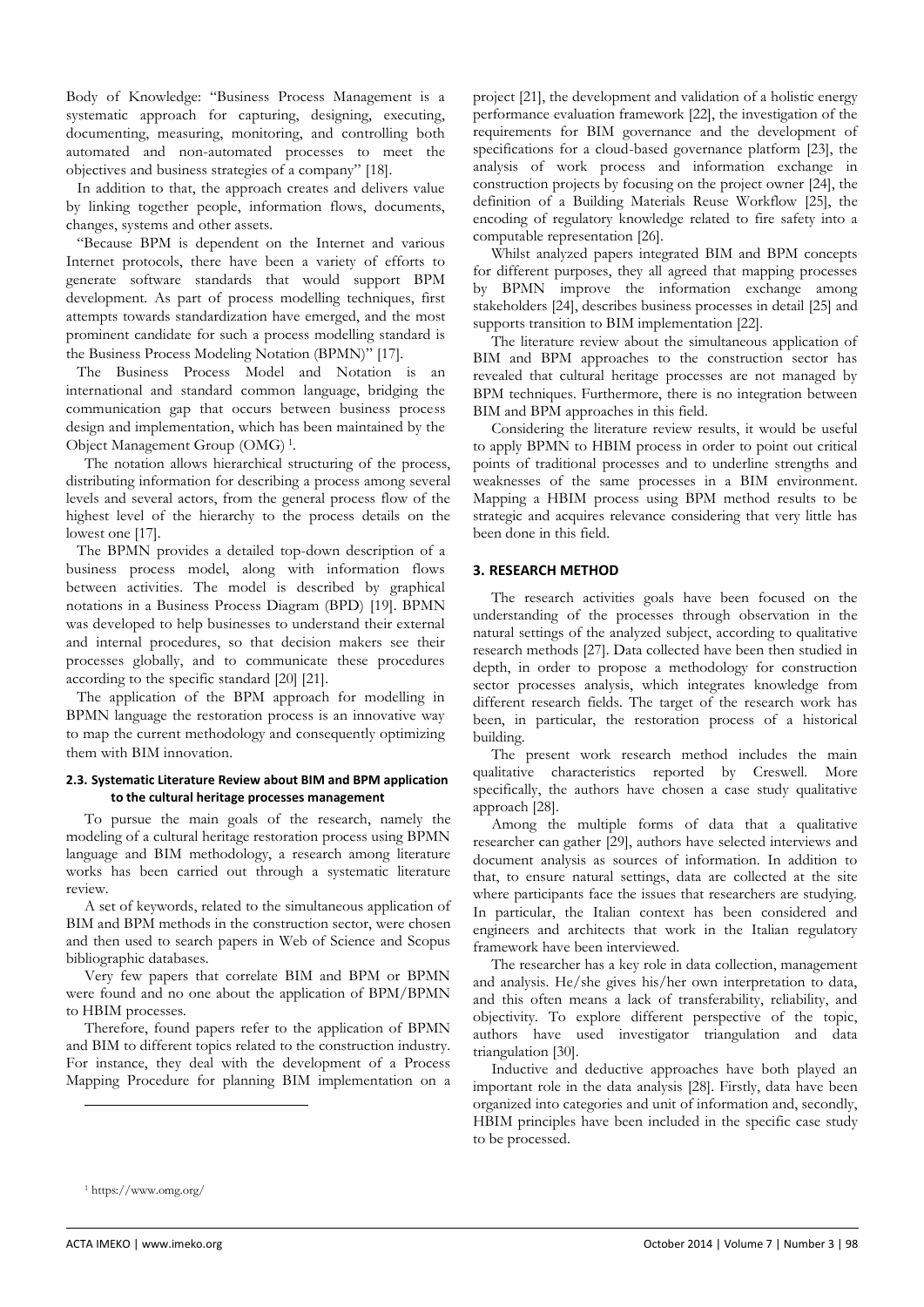#### **3.1. Research methodology**

Following the research method design, the first stage of this work has been the study of the actual historical building restoration process. Guidelines for the modeling of the analyzed process are those given by the Italian legislative framework. In detail, the Legislative Decree no. 42/2004, above mentioned, the Legislative Decree no. 380/2001 (*D.P.R. Testo unico delle disposizioni legislative e regolamentari in materia edilizia*) and the Legislative Decree no. 50/2016 (*Codice dei Contratti Pubblici di Lavori, Forniture e Servizi*) were complied with.

To correctly map the restoration process, the regulation code has been therefore studied and information has been integrated with data collected through qualitative interviews with ten subject matter experts (architects and engineers) working as freelancers on the Italian territory. These interviews have involved unstructured and open-ended questions in order to acquire knowledge from current practice.

The process has been first divided into macro-phases and for each macro-phase actors involved, their roles and responsibilities, activities and their interconnection, information exchange, resources have been identified. Particular attention has been given to documentation produced during activities, to the format used and to the sharing mode. It is in fact in this area that benefits could be significant as a BIM based system optimizes time and costs related to paper consumption, redigitation of data, redundant information and archived data for future works.

In the second stage BPMN notation has been used to represent graphically and in an international standard language the traditional cultural heritage restoration process, in its current state (As Is) BPD. The authors have translated and integrated Italian regulation codes and stakeholders' activities into BPMN, classifying process information in levels of detail, in order to give a graphic representation of the process at different informative layers.

After a critical analysis of the current process (As Is), weaknesses, bottlenecks or possible legislative code integration have been identified and studied in depth.

To improve restoration process management in the specific field of cultural heritage, HBIM requirements have been investigated and, by applying a deductive approach, changes in the traditional process have been proposed. Accordingly, the final stage of the research work has consisted in a To Be cultural heritage restoration process proposal, which integrates HBIM methodology and Business Process Management and which is illustrated in BPMN language.

## **4. CASE STUDY**

The described methodology can be applied to different processes in the construction field and specifically to cultural heritage processes. To give an example of how process modeling could be a useful communication and analysis tool, authors have chosen a specific case study, hypothesizing that:

- the process analyzed is that one referred to a private property building, identified by law as a building having historical, cultural or artistic value;
- architectural, structural, plant engineering projects are managed by a design team;
- construction works are given to a building contractor, which is external to the design team.

The specific process has been then studied and mapped in BPMN language as it is in current practice, and weak points have been identified and analyzed in a critical light. The made observations have been then used to design the new restoration process (Figure 4), integrated with HBIM methodology. Both the As Is and the To Be processes have been mapped using Signavio Software and hypothesizing a starting simplification, namely that all professional figures have accepted their designation by the owner.

The BPD illustrated in Figure 4 shows the process complexity with actors involved and their interactions in the regulatory Italian framework.

The BPD is a high-level representation, which gives an idea of how many professionals and stakeholders have a role in the process, when and how they have to interact, according to the Italian law, and indicates the documentation required in a certain point of the process to a specific actor by another actor or stakeholder. However, the process is much more complex, and some activities represented in Figure 4 have been analyzed in greater depth and mapped as sub-processes, indicated in the diagram with a "+", under the graphical rules of BPMN language. In the As Is process six actors have been identified:

the owner, assumed to be a private in this case study;

- the Superintendence, which could authorize or not the restoration of the building;
- the Local Authority, which gives the authorization for the restoration works;
- the Design Team, considered as a single actor to simplify the representation of the process, but often it has to be replaced with different professional figures (architect, structural engineer, plant engineer, etc.);
- the Contractor, in charge of the construction works;
- the Works Supervisor, who has to verify the correct execution of works.

To optimize the As Is, BIM, and more specifically HBIM principles, are evaluated and introduced in the To Be process, resulting in the introduction of new professional figures, as regards actors, namely the BIM Manager and the Facility Manager, in order to have a BIM process supervisor and a manager for use and maintenance phase management.

A "pool" has been assigned to each process actor. A pool is a rectangular box that can contain flow objects such as task and activity. Therefore, a pool is a graphical representation of the activities that participants who take part in the process have to do. Dotted lines represent communications between pools and the email message has been assumed as the main communication tool.

Another change to traditional process is the introduction of a common database, the HBIM DB (Figure 5), that contains the HBIM model, a 3D parametric and informative model and the relative documentation, which are dynamically uploaded by actors involved in specific phases. In fact, actors are allowed to manage the model in defined phases and only specific operations are available for each actor in the HBIM system. When an actor adds information to the HBIM DB, this activity is associated to a specific task and illustrated in the BPD. Thanks to the graphical representation, it becomes clear who has to enrich the HBIM DB, which piece of information he/she has to add and when, during the whole building lifecycle.

In this way information sharing is in real time and data are traceable, avoiding waste of time and optimizing costs.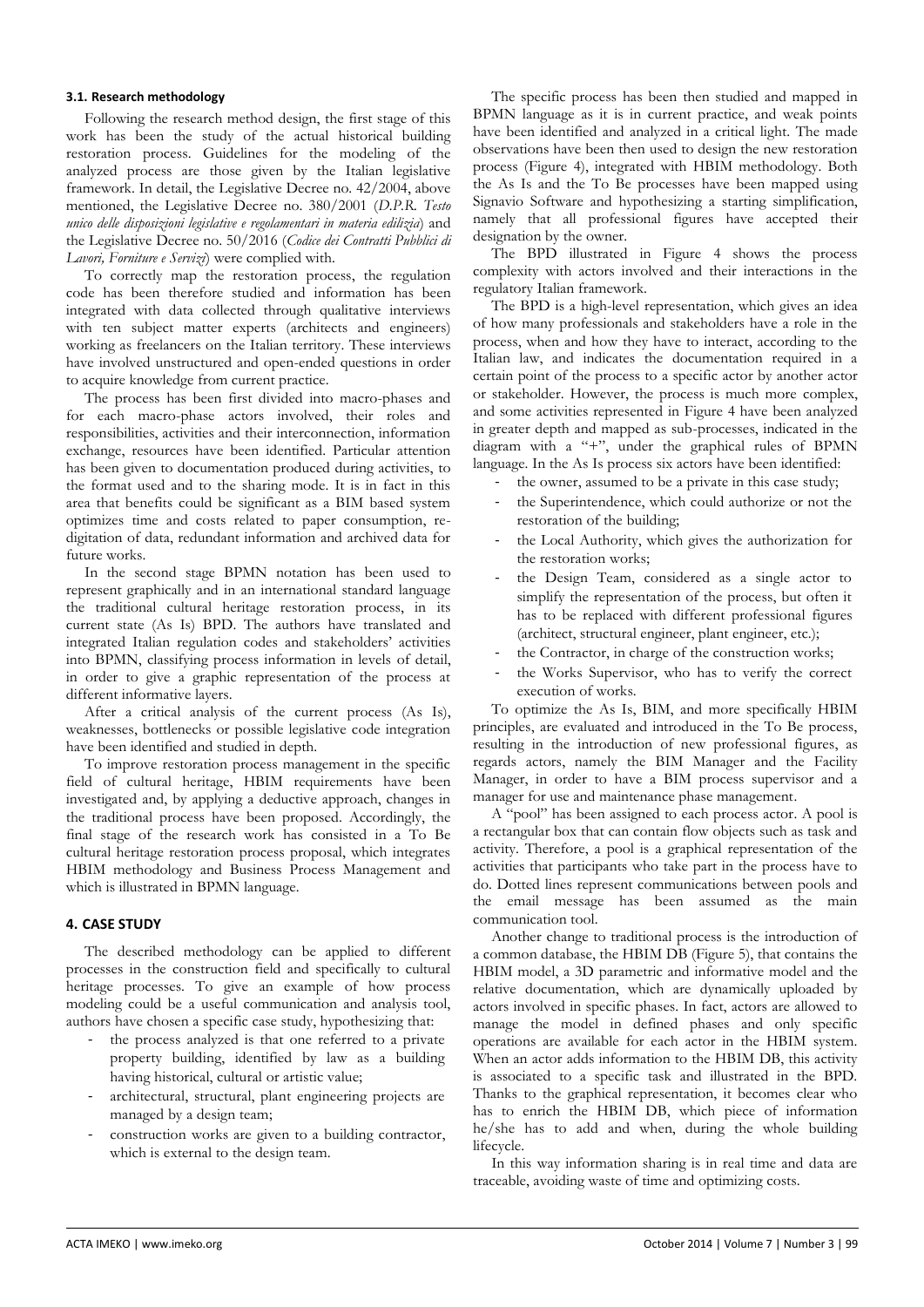

Figure 4. Historical Building Restoration Process BPD.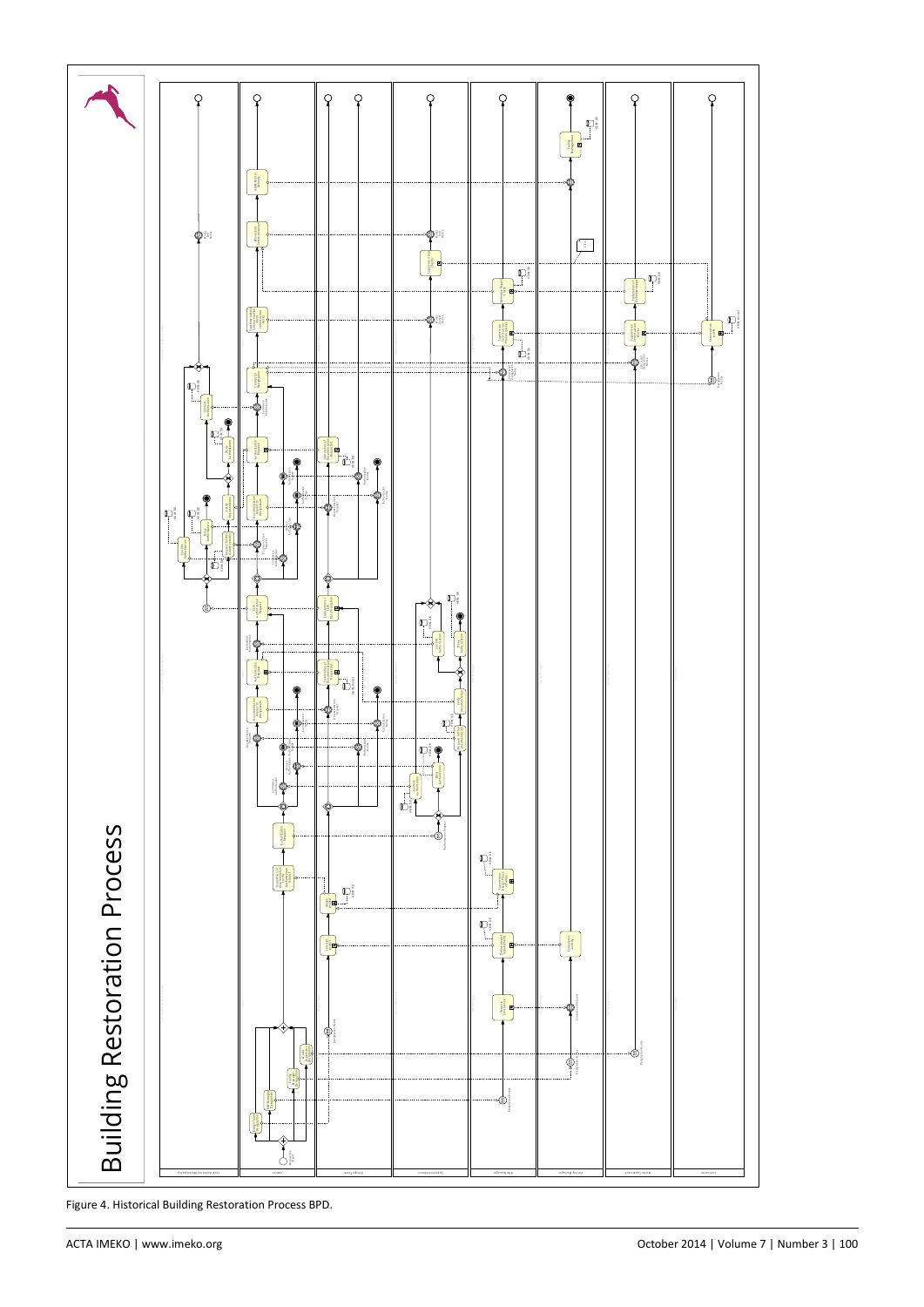

Figure 5. Process Detail: the HBIM Database for data sharing.

According to BIM logic, the BIM manager elaborates a BIM Execution Plan (BEP) to describe and establish the project requirements, that must be communicated to the design team and to managers involved at each level within the organization. To give a building lifecycle vision to the project, the Facility Manager has a role in the design phase and gives a contribution in order to define the BEP (Figure 6). The BIM manager requests advice from the Facility Manager at the beginning of the design phase and considers the point of view of a specialist that deals with the building use and maintenance phase, optimizing the project as regards for example energy efficiency or plants requirements.



Figure 6. Definition of project requirements (BEP).

The Facility Manager is a relevant figure within the new process because a great importance has been given to building preservation, conservation and maintenance. The Facility Management has been, in fact, enabled through the HBIM model, delivered by the owner to the facility manager (Figure 7). The HBIM model is the container of all the information associated to the building. These data are useful to better plan the building management and to design all the possible changes during its lifecycle.

For a historical building, it is essential to preserve its original characteristic in order to keep its artistic and historical value. Storing data about materials, structure, but also previous restoration activities in a common database is a key factor for HBIM methodology application.



Figure 7. Facility Management Phase.

# **5. DISCUSSIONS**

The application of the methodology to the cultural heritage restoration process has led the authors to underline the benefits of an integrated management approach.

Firstly, the digital model allows knowledge sharing among all the stakeholders involved in the whole building lifecycle and facilitates document exchange during the lifecycle of the building.

Secondly, this methodology allows to integrate into one single process different laws that are not connected to each other, although all these laws are referred to restoration processes. In fact, a critical point of this study has been to find correspondence among laws, as regards above all the interactions between actors and documentation.

In addition to that, the use of an open standard graphical approach, such as BPMN, facilitates communication and makes easier the full comprehension of processes by stakeholders. Nevertheless, BPMN language is not considered suitable for the detailed description of documental exchange in this case.

The methodology proposed is also replicable, since it could be applied to other similar processes in the construction industry, as new construction, urban renovation, etc.

Furthermore, the link with HBIM environment simplifies the documentation, archived in the HBIM Database, and operations management related to the historical building, by enabling ordinary and extraordinary dynamic maintenance. This aspect is an important objective for the management of the building historical heritage. Thanks to the HBIM DB, in fact, the facility manager has a picture of the state of the building and can plan maintenance or restoration works giving priority to the interventions which are more necessary, if economic resources are limited. A programmed maintenance is also a way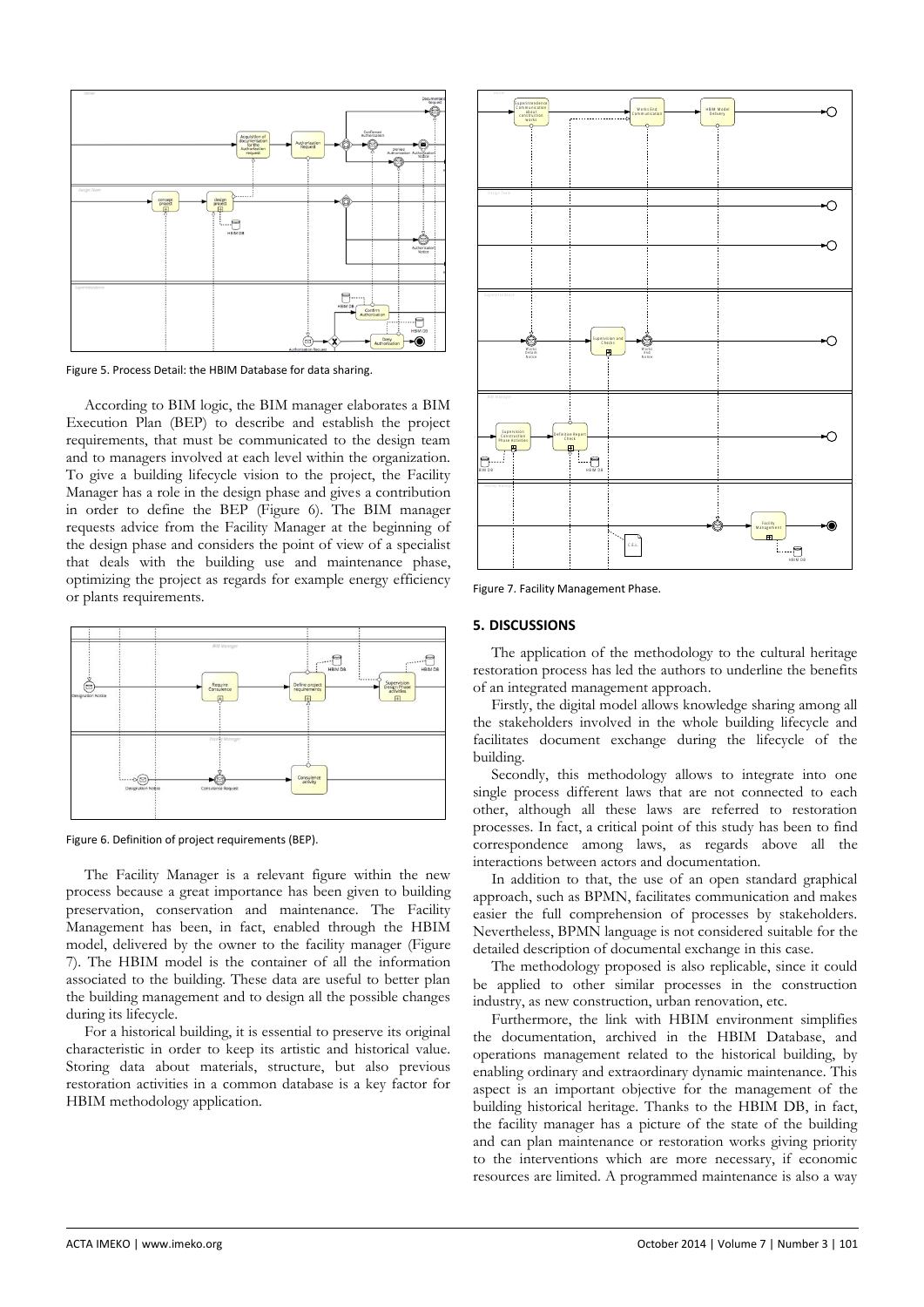to prevent serious damage that requires more expensive operations.

Particular attention has been given to the management of use and maintenance phases in order to cover all the dimensions related to the building, giving to the construction industry sector methodologies and tools to innovate processes and increase construction processes sustainability.

However, there are some critical points in HBIM models, that have to be overcome, in order to reach better results in the application of the proposed methodology. For instance, the lack of standardization and the difficulty in the management of a huge quantity of surveys, geospatial and administrative data have been considered crucial aspects. Solutions to these issues could be: a) enrich HBIM models with the Web Ontology Language (OWL) standards; b) use open libraries, that could be customized according to local materials and constructive techniques [31].

## **6. CONCLUSION AND FUTURE RESEARCH**

After an analysis of current cultural heritage restoration process, this research describes a methodology proposal for the optimization of the historical buildings restoration As Is process, consisting in the mapping of the To Be process using BPM technique and HBIM approach. This methodology has been proposed with the aim of innovating cultural heritage management.

The main goal has been the reengineering of current procedures and activities, characterized by several actors, many procedures, long work periods and fragile assets to be maintained.

BPM approach has allowed to study in depth the process related to the restoration of a historical building, by fostering activities standardization and facilitating the identification of stakeholders, documents, procedures and bottlenecks that would be otherwise hardly identified. This analysis has included the reengineering of the process thanks to the integration of the BIM methodology, focused on the creation and management processes of a digital model. The challenge of a BIM-based approach is the centralized Database. The HBIM DB is proposed as a strategy to manage the as-built heritage and to store the main information and documents regarding the historical buildings.

The proposed methodology BIM and BPM based could be useful for the public authorities, responsible for the cultural heritage management, and for the owners for planning the maintenance of the historical buildings in a structured and dynamic common data environment.

The next steps will focus on the process improvement, the analysis of other processes related to cultural heritage and on the automatization of some HBIM functionalities for document exchange among different stakeholders.

#### **ACKNOWLEDGEMENT**

This paper is based on a greater research started inside the Core Lab, a research laboratory of the Department of Innovation Engineering, University of Salento. To this aim, authors would thank colleagues Antonio Margarito, Computer Engineer, and Marco Esposito, Management Engineer, who provided insight and expertise on BPMN that greatly assisted the presented work.

Authors gratefully acknowledge the support received from the Italian Ministry of University and Research, through the PRIN 2015 funding scheme (project 2015JW9NJT – Advanced mechanical modeling of new materials and structures for the solution of 2020 Horizon challenges).

#### **REFERENCES**

- [1] A. Malagnino, G. Mangialardi, A. Corallo, G. Zavarise, Business Process Management and Building Information Modeling for the innovation of cultural heritage renovation process, Proc.of the 3rd IMEKO International Conference on Metrology for Archaeology and Cultural Heritage, pp. 184-189, 23-25 October 2017.
- [2] I. C. T. C. ICOMOS, ICOMOS, International Cultural Tourism Charter, 2002.
- [3] [Online]. Available: http://www.casa24.ilsole24ore.com/art/condominio/2012-10- 10/limmobile-storico-sempre-vincolato-172250.php?uuid=AbGt4RrG.
- [4] S. Boschert, R. Rosen, Digital Twin-The Simulation Aspect, in Mechatronic Futures, Springer, Cham, 2016.
- [5] C. Brandi, Teoria del restauro, Ed. di storia e letteratura ed., 1963.
- [6] J. Underwood, U. Isikdag, Handbook of Research on Building Information Modeling and Construction Informatics: Concepts and Technologies, Hershey: IGI Publishing, 2009, pp. 65-103.
- [7] T. Dalla Mora, F. Peron, F. Cappelletti, P. Romagnoni, P. Ruggeri, Una Panoramica sul Building Information Modeling (BIM), Cultura e Tecnica per Energia Uomo e Ambiente, 2014.
- [8] P. Suermann, R. Issa, Evaluating Industry Perceptions of Building Information modeling (BIM) impact on construction, ITcon, Journal of Information and construction, vol. 14, pp. 574- 594, 2009.
- [9] J. Carmona, K. Irwin, BIM: Who, what, how and why, 2007. [Online]. Available: http://www.facilitiesnet.com/software/article/BIM-Who-What-How-and-Why--7546.
- [10] T. Froese, Future directions for IFC-based interoperability, Vols. 8, Special Issue IFC - Product models for the AEC arena, ITcon, 2003, pp. 231-246.
- [11] D. Migilinskasa, V. Popov, V. Juoceviciusc, L. Ustinovichiusd, The Benefits, Obstacles and Problems of Practical Bim Implementation, vol. 57 Procedia Engineering, Elsevier, 2013, pp. 767-774.
- [12] L. Ustinovičiusa, R. Rasiulis, L. Nazarkoc, T. Vilutienėb, M. Reizgeviciusb, Innovative research projects in the field of Building Lifecycle Management, Procedia Engineering, no. 122, pp. 161-171, 2015.
- [13] S. Fai, K. Graham, T. Duckworth, N. Wood, R. Attar, Building Information Modeling and Heritage Documentation, in CIPA 2011 Conference Proc. of the XXIIIrd International CIPA Symposium, 2011.
- [14] J. Maddigan, HCF National Heritage Summit, Canadian Association of Heritage Professionals, 2012.
- [15] M. Murphy, E. McGovern, S. Pavia, Historic Building Information Modelling – Adding intelligence to laser and image based surveys of European classical architecture, ISPRS Journal of Photogrammetry and Remote Sensing, vol. 76, p. 89–102, 2013.
- [16] C. Dore, M. Murphy, Integration of Historic Building Information Modeling and 3D GIS for Recording and Managing Cultural Heritage Sites, in 18th International Conference on Virtual Systems and Multimedia: Virtual Systems in the Information Society, Milan, 2012.
- [17] J. Vom Brocke, M. Rosemann, Handbook on business process management, Heidelberg: Springer, 2010.
- [18] J. Freud, B. Rucker, Real-Life BPMN (3rd edition): With introductions to CMMN and DMN, Camunda, 2016.